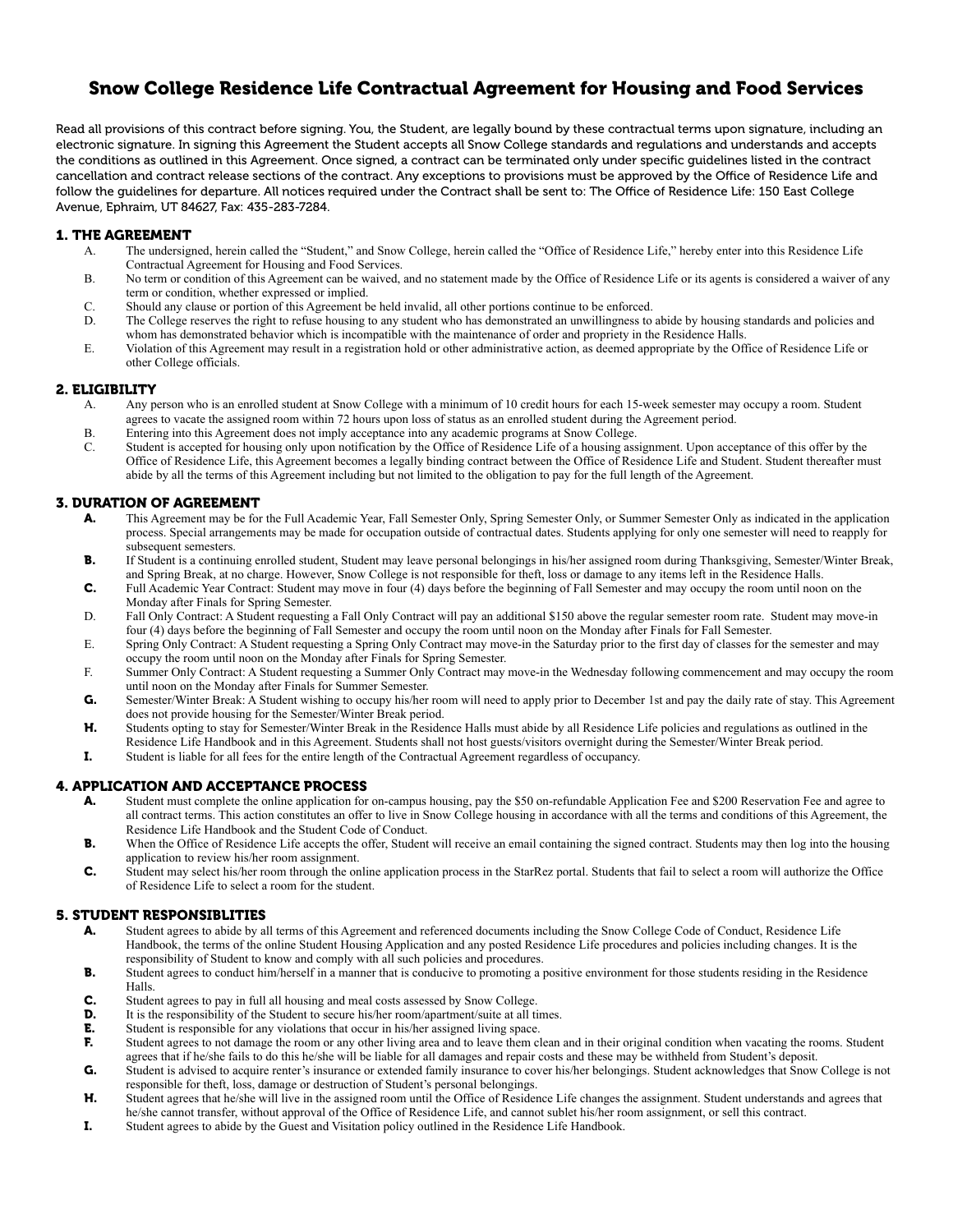J. Student agrees to checkout properly with a Resident Assistant at the end of his/her contract, failure to do so will result in a \$150 improper checkout fee and subsequent fees for property removal, (i.e. lost keys or damages to the living space).

# 6. PAYMENT/RESERVATION FEE

- A. The Student must pay the \$50 non-refundable Application Fee and \$200 Reservation Fee when applying for housing. The Application Fee is not refundable. The Reservation Fee may be refunded only as outlined in Section 8 of this Agreement.
- B. The Student agrees to be on a payment plan or paid in full, before the end of the 21<sup>st</sup> day of each semester. Failure to do so may result in the following; administrative action, eviction, registration hold, etc.
- C. The Student is responsible to contact the campus Cashier's Office prior to payment deadlines to resolve any issues or concerns related to payment.
- **D.** See Residence Life website for room rate details at [www.snow.edu/housing/cost.html](http://www.snow.edu/housing/cost.html).
- E. The Residence Hall housing \$200 Reservation Fee must be paid upon application. The Reservation Fee will be applied to the Student's account during the 4th week of the semester for Fall Only, Spring Only and Summer Only contracts. For Academic Year contracts, the Reservation Fee will be applied during the 4th week of the spring semester.
- F. The Student agrees that in the event of damage to the common areas of the building where he/she resides, including, but not limited to; stairwells, hallways, windows, doors, laundry rooms, etc., where the responsible party is not identified, it will be the financial obligation of all the building's occupants to reimburse the College for the costs incurred to repair.
- G. If Student is not accepted for housing the reservation fee will be returned with notification of non-acceptance.
- H. If any monies/deposits/reservation fees are refunded or returned, the monies will be sent to the Student's account.
- I. The Student must pay a \$5 Residence Hall Association Fee that will be charged to the student's account. This fee goes towards programming and the RHA club that every on-campus student is a member. This fee cannot be refunded regardless of cancellations.

#### 7. ROOM ASSIGNMENTS AND CONSOLIDATION

- A. The Office of Residence Life will not discriminate in room assignments on the basis of race, color, creed, religion, national origin, disability or status with regard to public assistance.
- B. Students with medical, psychological, learning or other disabilities desiring accommodations, academic adjustments or auxiliary aids should contact the Accessibility Resource Center, Room 241 Greenwood Student Center, phone number 435-283-7321. The Americans with Disabilities Act (ADA) Coordinator at the Accessibility Resource Center (ARC) determines eligibility for and authorizes the provision of appropriate services and aids.
- **C.** Room assignments will be selected by the student during the application processes. If the Student does not select a room by July  $31<sup>st</sup>$ , the Office of Residence Life will assign a room. No specific assignments based on Student's preferences are guaranteed. Failure to honor preferences will not void this Agreement.
- **D.** All room and building changes must be requested by Student in writing to the Office of Residence Life. Room changes are subject to a \$35 administrative fee. All unauthorized room changes shall be subject to a \$200 charge to the Student's account in addition to other solutions. Further details regarding room changes are available in the Residence Life Handbook.
- E. The Office of Residence Life reserves the right to reassign or consolidate rooms in the interest of order, safety, health, discipline, disaster; best use of facilities for the good of the Residence Halls; or for unresolvable incompatibility of roommates.
- F. Students living in the Residence Halls or a portion of a Residence Hall room dedicated to a certain group may be reassigned by the Office of Residence Life if their circumstances change.
- G. The Office of Residence Life reserves the right to eliminate apartments, rooms or suites based on changes in occupancy and to reassign Student to another room.
- H. Housing assignments are not transferable from one Academic Year to another. Students must reapply for housing each year or semester if a semester only contract was entered into.
- I. The Student is required to live in the room to which he/she has been assigned, unless asked by the Office of Residence Life to move locations or a room change is approved as discussed above.
- J. Students in a Fall Only Contract that leave belongings in his/her room after the Spring Semester has commenced will be charged the entire Spring Semester rate.

# 8. CONTRACT CANCELLATION

- A. Student may cancel the Agreement by submitting written notice of the cancellation via the cancellation/departure notification located online and submitted to the Office of Residence Life prior to checking out. Student must arrange a checkout appointment with his/her Resident Assistant 24 hours in advance prior to moving out. Failure to do so will result in an improper checkout fee of \$150 and possible cleaning/repair fees. Student will be held responsible for any remaining contractual financial obligations for the semester as follows.
- **B.** Cancellations:
	- a. Cancellation Prior to Week 1 of classes- forfeit \$200 Reservation Fee
	- b. Cancellation During Week 1 of classes-25% owed of entire contract
	- c. Cancellation During Week 2 of classes-50% owed of entire contract
	- d. Cancellation During Week 3 of classes -75% owed of entire contract
	- e. Cancellation after Week 3 of classes -100% owed of entire contract
- C. Cancellations of a Fall Only contract will also be assessed the \$150 Fall Only contract fee. Students in an Academic Year Contract that cancel for Spring semester prior to Spring semester classes starting will owe 25% of the remaining contract, students that cancel after the first week of classes will follow the above cancellation schedule.
- D. Notice of cancellation or withdrawal to any other Snow College office or official does not constitute notice of cancellation of this Agreement.
- E. A Student withdrawing due to loss of scholarship or financial aid during the Academic Year or at the end of Fall Semester will not void this agreement and that does not constitute notice of cancellation of this Agreement.

|                                         |              | Per Semester | Per Semester  | Week 1              | Week 2              | Week 3              | Week 4-On     |
|-----------------------------------------|--------------|--------------|---------------|---------------------|---------------------|---------------------|---------------|
| Area                                    | Room Type    | Room Sum     | Meal Plan Sum | 25% Contract<br>Sum | 50% Contract<br>Sum | 75% Contract<br>Sum | 100% Contract |
| Anderson Hall-<br>Corner Sleep<br>Study | Private Room | \$949.00     | \$795.00      | \$436.00            | \$872.00            | \$1,308.00          | \$1,744.00    |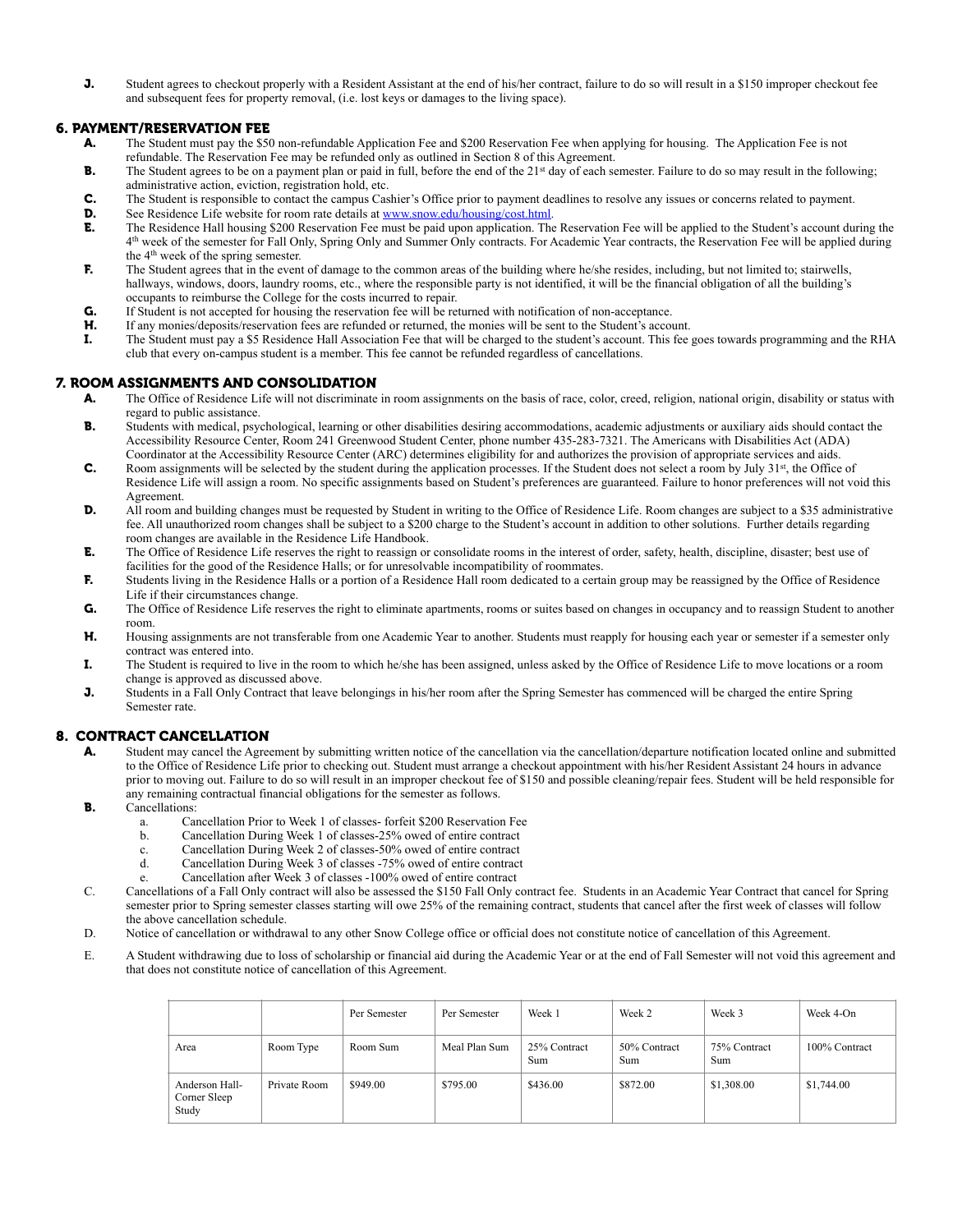| Anderson Hall-<br><b>Standard Sleep</b><br>Study | Private Room       | \$799.00   | \$795.00 | \$398.50 | \$797.00   | \$1,195.50  | \$1,594.00  |
|--------------------------------------------------|--------------------|------------|----------|----------|------------|-------------|-------------|
| Anderson Hall-<br>Shared Sleep<br>Study          | Shared Room        | \$675.00   | 795.00   | \$367.50 | \$735.00   | \$1,1025.50 | \$1,470.00  |
| Castilleja Hall-5<br>Person Apartment            | Private Room       | \$1,125.00 | \$200.00 | \$331.25 | \$662.50   | \$993.75    | \$1,325.00  |
| Castilleja Hall-5<br>Person Apartment            | Shared Room        | \$875.00   | \$200.00 | \$268.75 | \$537.50   | \$806.25    | \$1,075.00  |
| Castilleja Hall-4<br>Person Apartment            | Private Room       | \$1,199.00 | \$200.00 | \$349.75 | \$699.50   | \$1,049.25  | \$1,399.00  |
| Castilleja Hall-4<br>Person Apartment            | <b>Shared Room</b> | \$949.00   | \$200.00 | \$247.25 | \$574.50   | \$821.75    | \$1,149.00  |
| Cottage Apt                                      | 2-Bedroom          | \$1,600.00 | \$0.00   | \$400.00 | \$800.00   | \$1,200.00  | \$1,600.00  |
| Greenwood Hall                                   | 1-Bedroom          | \$1,500.00 | \$0.00   | \$375.00 | \$750.00   | \$1,125.00  | \$1,500.00  |
| Mary Nielson<br>Hall- 5 Person<br>Apartment      | Shared             | \$875.00   | \$200.00 | \$268.75 | \$537.50   | \$806.25    | \$1,075.00  |
| Mary Nielson<br>Hall-<br>5 Person<br>Apartment   | Private            | \$1,125.00 | \$200.00 | \$331.25 | \$662.50   | \$993.75    | \$1,325.00  |
| Nuttall Hall-<br>Cooking                         | Private            | \$1,125.00 | \$200.00 | \$331.25 | \$662.50   | \$993.75    | \$1,325.00  |
| Nuttall Hall-Sleep<br>Study                      | Private            | \$725.00   | \$200.00 | \$231.25 | \$462.50   | \$693.75    | \$925.00    |
| Snow Hall-5<br>Person Apartment                  | Private            | \$1,125.00 | \$200.00 | \$331.25 | \$662.50   | \$993.75.00 | \$1,325.00  |
| Snow Hall-5<br>Person Apartment                  | Shared             | \$875.00   | \$200.00 | \$268.75 | \$537.50   | \$806.25    | \$1,075.00  |
| Snow Hall-4<br>Person Apartment                  | Private            | \$1,199.00 | \$200.00 | \$349.75 | \$699.50   | \$1,049.25  | \$1,399.00  |
| Snow Hall-4<br>Person Apartment                  | Shared             | \$949.00   | \$200.00 | \$247.25 | \$574.50   | \$821.75    | \$1,149.00  |
| Snow Hall-Sleep<br>Study                         | Private            | \$949.00   | \$795.00 | \$436.00 | \$872.00   | \$1,308.00  | \$1,744.00  |
| Snow Hall-Sleep<br>Study                         | Shared             | \$799.00   | \$795.00 | \$398.50 | \$797.00   | \$1,195.50  | \$1,594.00  |
| Suites-8 Person<br>Suite                         | Shared             | \$949.00   | \$795.00 | \$436.00 | \$872.00   | \$1,308.00  | \$1,744.00  |
| Suites-6 Person<br>Suite                         | Shared             | \$1,099.00 | \$795.00 | \$473.50 | \$947.00   | \$1,420.50  | \$1,894.400 |
| Suites-8 Person<br>Suite                         | Private            | \$1,249.00 | \$795.00 | \$511.00 | \$1,022.00 | \$1,533.00  | \$2,044.00  |
| Suites-Double as<br>a Private                    | Private            | \$1,519.00 | \$795.00 | \$578.50 | \$1,157.00 | \$1,735.50  | \$2,314.00  |

# **9. CONTRACT RELEASE**<br>**A.** A student seeking

- A. A student seeking release from their contract must fill out the Financial Relief Application and send it with appropriate documentation including an explanation of the reasons for seeking contract release. that maysufficient are
- B. Failure to properly apply or provide all required documentation to the Financial Appeal Committee within 30 days of checking out will result in the total contract being charged to Student's account.

# 10. CONTRACT TERMINATION/EVICTION

- A. The Office of Residence Life may terminate this Agreement if the Student fails to comply with the terms of the Agreement, referenced documents or Snow College policies. No refunds will be granted to Students whose Agreement is terminated. The Student will remain liable for the full cost of his/her Agreement.
- B. In addition the Office of Residence Life may terminate this Agreement and give the Student written notice to quit the premises, for any of the following reasons: